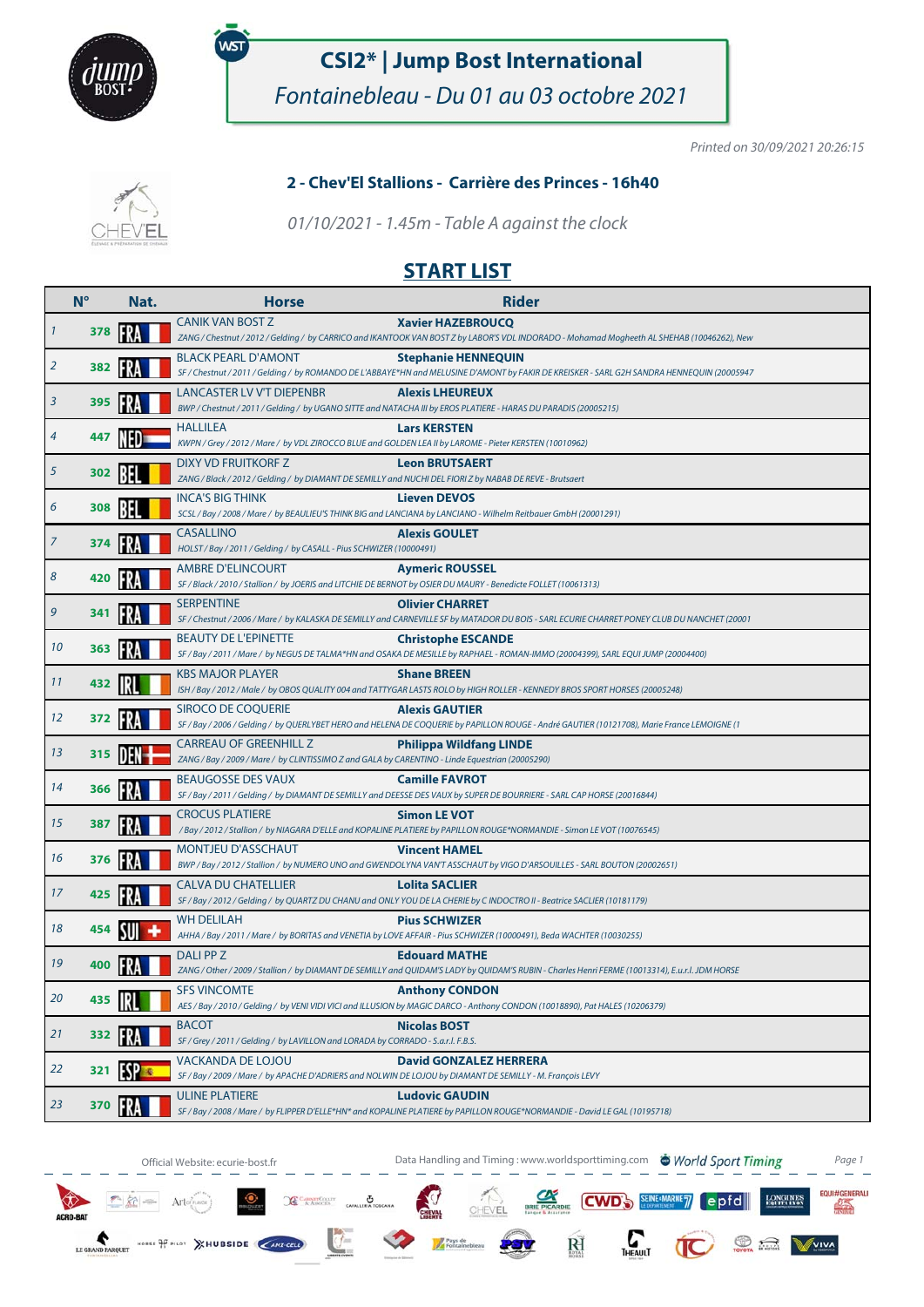

 $\begin{tabular}{|c|c|c|} \hline $\mathbb{Z}^n$ & $\mathbb{Z}^n$ & $\mathbb{Z}^n$ \\ \hline \end{tabular} \begin{tabular}{|c|c|c|} \hline $\mathbb{Z}^n$ & $A$rte<sub>mass}^{\phi^{\prime\prime}$ \\ \hline \end{tabular}</sub>$ 

LEGRANDPARQUET NORSE OF PILOT XHUBSIDE CAMI-GELD

.<br>WST

# **CSI2\* | Jump Bost International**

Fontainebleau - Du 01 au 03 octobre 2021

Printed on 30/09/2021 20:26:15

EQUI#GENERALI

LONGINES

**OR THE VIVA** 

#### **2 - Chev'El Stallions - Carrière des Princes - 16h40**

01/10/2021 - 1.45m - Table A against the clock

### **START LIST**

|    | $N^{\circ}$ | Nat.        | <b>Rider</b><br><b>Horse</b>                                                                                                                                                                       |
|----|-------------|-------------|----------------------------------------------------------------------------------------------------------------------------------------------------------------------------------------------------|
| 24 | 404         |             | <b>JAYLO VAN'T OOSTEINDEKEN</b><br><b>Hervé MONTA</b><br>BWP / Bay / 2009 / Mare / by FANTAST and EMPRESS by CARTIER VD HEFFINCK - SARL HM SPORT (20001441)                                        |
| 25 | 353         |             | BYZANTINE A VIGNEUL MILI<br><b>Benjamin COURTAT ADC</b><br>SF / Chestnut / 2011 / Mare / by OGANO SITTE and LACONIE by TRESOR DE CHEUX - MINISTERE DE LA DEFENSE (20001642)                        |
|    |             |             | <b>DON'T STOP BEAUFOUR</b><br><b>Cyrille CURVAT</b>                                                                                                                                                |
| 26 | 355         |             | /Bay / 2013 / Gelding / by NONSTOP and PEANUT VAN'T SCHORRE by FEINSCHNITT IV DRICHTER - Stephane GONOD (10188542)                                                                                 |
| 27 | 424         |             | ULTRA BLUE DE JAURAND<br><b>Lalie SACLIER</b><br>SF / Bay / 2008 / Gelding / by MR. BLUE and JESABELLE CAUDARD by SOUVIENS TOI III - EARL ELEVAGE DES LILAS (20003664)                             |
|    |             |             | <b>BREAK 7 min.</b>                                                                                                                                                                                |
|    |             |             | CORAIL DU VALON<br><b>Alexis CHAMPION</b>                                                                                                                                                          |
| 28 | 337         | IFR.        | / Other / 2012 / Gelding / by OGRION DES CHAMPS*HN and JADE DU VALON by DRAGON DU VALON - Jean Pierre HERPIN (10182803), Liliane HERPIN (101                                                       |
| 29 | 429         |             | DONATELLO D'AUGE<br><b>Severin SIGAUD</b>                                                                                                                                                          |
|    |             |             | /Bay / 2013 / Gelding / by JARNAC and TEQUILA D'AUGE by HELLO PIERVILLE - HELLO HOLDINGS 31 SLU (20001032)                                                                                         |
| 30 | 389         |             | TEL ELU DE ST SIMEON<br><b>Alexandre LERICHE</b><br>SF / Chestnut / 2007 / Gelding / by KANNAN and ELUE DE ST SIMEON by ELF III - SARL CALIVAL (20002637)                                          |
|    |             |             | DRIEVANDEKAMP D PAGES<br><b>Thibault LACREVAZ</b>                                                                                                                                                  |
| 31 | 384         |             | SF / Chestnut / 2013 / Mare / by GOLDFEVER and TANIA DE RATILLY by FIDELIO DU THOT*HN - Patricia CHAZOT RIBET (10028079), EARL EL MARS (20                                                         |
| 32 | 401         |             | CORNETAUX DE BELHEME<br><b>Clement MERNIER</b>                                                                                                                                                     |
|    |             |             | SF / Chestnut / 2012 / Stallion / by GRAFTON and SOUDAINE DU MONTET by WINDOWS VH COSTERSVELD - Christophe CROS (10056847)                                                                         |
| 33 | 329         |             | DOLIGO DE ST LEGER<br><b>Alexis BORRIN</b><br>SF / Bay / 2013 / Gelding / by HOOLIGAN DE ROSYL and NIKITA D'EV by VOLCHEBNIK - Diane ESVAN (10100247)                                              |
|    |             |             | <b>MISSOURI VAN'T RUYTERSHOF</b><br><b>Pilar Lucrecia CORDON</b>                                                                                                                                   |
| 34 | 318         | <b>ESPE</b> | BWP / Bay / 2012 / Stallion / by BAMAKO DE MUZE and INATHINA VAN'T RUYTERSHOF by FOR PLEASURE - Philyra Equus S.A (20002467)                                                                       |
| 35 | 354         |             | <b>CAFEINE DE HUS Z</b><br><b>Franck CURTI</b>                                                                                                                                                     |
|    |             |             | ZANG / Bay / 2011 / Mare / by COSINHUS and MATELEME by TROPHEE DU ROZEL - S.C. ESTELLE BREEDING (20000068)                                                                                         |
| 36 | 324         |             | <b>BABY LOVE</b><br><b>Guillaume BATILLAT</b><br>KWPN / Other / 2006 / Gelding / by LUPICOR and V.RAMAIKA by CORLAND - MADAME CHRISTELLE PERRON                                                    |
|    |             |             | <b>FLAIR</b><br><b>Yves HOUTACKERS</b>                                                                                                                                                             |
| 37 | 443         |             | KWPN / Other / 2010 / Mare / by ZIROCCO BLUE VDL and BRANDY by INDOCTRO - Philyra Equus S.A (20002467)                                                                                             |
| 38 | 342         |             | <b>CARROUSEL DU LYS</b><br><b>Charles Aubri CHAVET</b>                                                                                                                                             |
|    |             |             | SF / Bay / 2012 / Gelding / by UNTOUCHABLE M and SOCCA FONTANEL by CALVARO - Martial CHAVET (10220520), Emilie DENIZOT (1015749                                                                    |
| 39 | 348         |             | CATIMINI Z<br><b>Edouard CORAL</b><br>/ Bay / 2013 / Mare / by CROWN Z and MELODIE DE LA CAVEE by ROSIRE - Cecile COSSON (10250395)                                                                |
|    |             |             | <b>STATU QUO IN LIVE</b><br><b>Camille HELIN</b>                                                                                                                                                   |
| 40 | 381         |             | SF / Other / 2006 / Gelding / by QUICK STAR and KREEDENCE by ROYAL FEU - Monsieur François PELAMATTI                                                                                               |
| 41 | 439         |             | ISTANBULL V.H OOIEVAARSHOF<br><b>Abdelkebir OUADDAR</b>                                                                                                                                            |
|    |             |             | BWP / Bay / 2008 / Male / by CASALL and UTOPICA VAN HET OOIEVAARSHOF by CALIDO I - SM LE ROI MOHAMMED VI                                                                                           |
| 42 |             |             | UNE FOLIE DE L'OZ<br><b>Romain POTIN</b><br>ZANG / Grey / 2013 / Mare / by UNTOUCHABLE and ABSOLUE DE L'O by SANDRO BOY - Xavier HAZEBROUCQ (10078737), Romain POTIN (100069                       |
|    |             |             | <b>SLALOM DE MERE</b><br><b>Lutetia BRIANT</b>                                                                                                                                                     |
| 43 | 336         |             | SF / Other / 2006 / Gelding / by LIEU DES FORETS*HN and DJINNA DES CARAIS SF by RAMAGE - Bernard BRIANT (10232734)                                                                                 |
| 44 | 368         |             | <b>DRAKO DE MAUGRE</b><br><b>Alexandra FRANCART</b><br>SF / Chestnut / 2013 / Stallion / by KANNAN*GFE and ATLANTA DE MAUGRE by FUSAIN DU DEFEY*HN - Nicolas NORMAND (10179866), SARL FRANCART JUM |
|    |             |             | <b>PRIME MOON</b>                                                                                                                                                                                  |
| 45 | 457         |             | <b>Florence SCHWIZER-SEYDOUX</b><br>MIPAA / Grey / 2009 / Mare / by PRINZ CLINTUS and BHEAUTY by ICARO - Premium Mares BV (20003314)                                                               |
|    |             |             | SOLITUDE AU VENT<br><b>Louis PICHON</b>                                                                                                                                                            |
| 46 | 411         |             | SF / Chestnut / 2006 / Mare / by QUAPRICE BOIS MARGOT and FOLLE AU VENT by ISRAEL - Louis PICHON (10145032)                                                                                        |
|    |             |             | Data Handling and Timing: www.worldsporttiming.com World Sport Timing<br>Page 2<br>Official Website: ecurie-bost.fr                                                                                |
|    |             |             |                                                                                                                                                                                                    |

**CONDITION CONSIDERED TO A CONDITION OF A SEINE-MARNET COPY OF A SEINE-MARNET COPY OF A SEINE-MARNET COPY OF A SEINE-MARNET COPY OF A SEINE-MARNET COPY OF A SEINE-MARNET COPY OF A SEINE-MARNET COPY OF A SEINE-MARNET COPY O** 

for

 $\widetilde{{\rm RI}}$ 

Pays de<br>Fontainebleau

 $\sigma$ 

 $\sum_{\text{Theault}}$